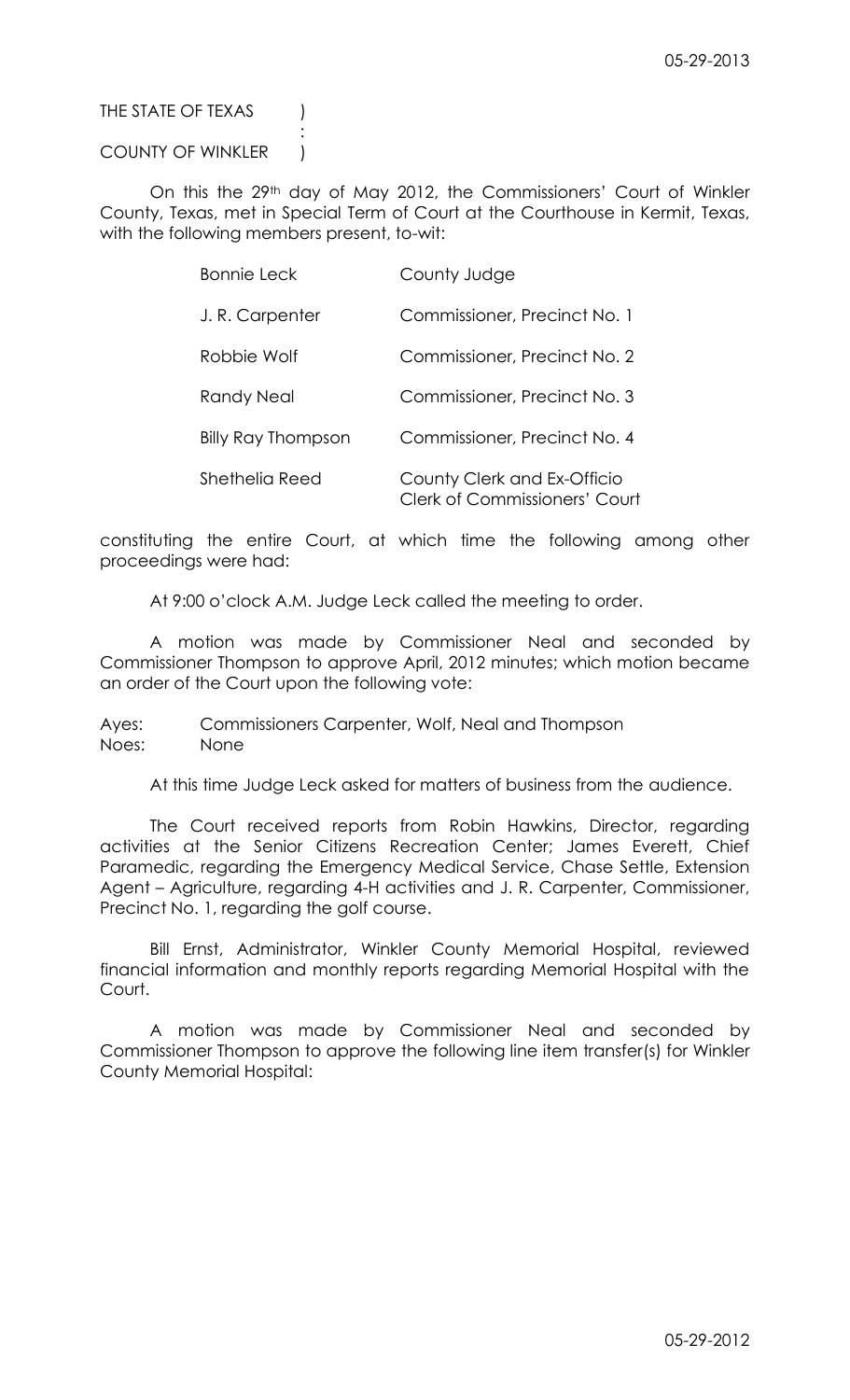|                                |                                    |                         | <b>LINE ITEM TRANSFERS</b> |                        |               |                       |                          |                 |              |                 |                      |
|--------------------------------|------------------------------------|-------------------------|----------------------------|------------------------|---------------|-----------------------|--------------------------|-----------------|--------------|-----------------|----------------------|
|                                |                                    |                         | <b>APRIL 2012</b>          |                        |               |                       |                          |                 |              |                 |                      |
|                                |                                    | 2012<br><b>ORIGINAL</b> |                            | 2012<br><b>CURRENT</b> |               | 2012<br><b>BUDGET</b> |                          | <b>APRIL</b>    |              |                 |                      |
|                                |                                    |                         |                            |                        |               |                       |                          | <b>INCREASE</b> |              | <b>DECREASE</b> |                      |
| <b>Account</b>                 |                                    |                         | <b>BUDGET</b>              |                        | <b>BUDGET</b> |                       | <b>BALANCE</b>           |                 |              |                 |                      |
| <b>RADIOLOGY</b>               |                                    |                         |                            |                        |               |                       |                          |                 |              |                 |                      |
| 3610-0045-0000                 | <b>RADIOLOGY - PROF SERV</b>       | \$                      | $1,300$ \$                 |                        | 1,300         | \$                    | $(28.43)$ \$             |                 | 1,000.00     |                 |                      |
| 3610-0059-0000                 | RADIOLOGY - HOSP INS EXP           | Ś                       | 21.912                     | $\overline{15}$        | 20.086        | \$                    | 15,521.00                | \$              | 1,000.00     | Ŝ<br>\$         | 1,000.00<br>1,000.00 |
| <b>ADMINISTRATIVE SERVICES</b> |                                    |                         |                            |                        |               |                       |                          |                 |              |                 |                      |
| 3615-0045-0000                 | <b>ADMIN-PROF SERVICES-RECRUIT</b> | \$                      | 30,000                     | \$                     | 30,000        | 15                    | $(2,557.86)$ \$          |                 | 5,000.00     |                 |                      |
| 3615-0046-0000                 | ADMIN-MD-PROF-IP & TR              | Ś                       | 55,000                     | \$                     | 55,000        | \$                    | 48,938.96                | \$              | 5,000.00     | Ŝ<br>Ŝ          | 5,000.00<br>5,000.00 |
| <b>MAINTENANCE</b>             |                                    |                         |                            |                        |               |                       |                          |                 |              |                 |                      |
| 3622-0030-0000                 | <b>MAINTENANCE- SUPPLIES</b>       | \$                      | 1,000                      | \$                     | 1,000         | Ś                     | $(748.93)$ \$            |                 | 2,500.00     |                 |                      |
| 3622-0090-0000                 | MAINTENANCE - REPAIRS/CONT         | \$                      | 5,000                      | \$                     | 5,000         | Ŝ                     | 4,986.02                 |                 |              | \$              | 2,500.00             |
| 3622-0091-0000                 | MAINTENANCE - REPAIRS - EQUIPMENT  | \$                      | 50,000                     | \$                     | 50,000        | Ŝ                     | 46,633.30                |                 |              | Ś               | 2,000.00             |
| 3622-5000-00140                | <b>MAINT - TRUGREEN</b>            | Ŝ                       | $\blacksquare$             | Ś                      |               | Ś                     | $(182.00)$ \$            |                 | 2,000.00     |                 |                      |
|                                |                                    |                         |                            |                        |               |                       |                          | \$.             | 4,500.00     | \$              | 4,500.00             |
| <b>PAYROLL EXPENSE</b>         |                                    |                         |                            |                        |               |                       |                          |                 |              | \$              | 20.00                |
| 3629-0052-0000                 | PAYROLL EXP - W/COMP               | \$                      | 59,684                     | \$.                    | 56,484        | Ŝ                     | 46.373.98<br>$(0.05)$ \$ |                 | 20.00        |                 |                      |
| 3629-0055-0000                 | <b>PAYROLL EXP - FICA</b>          | \$                      | $\blacksquare$             | \$                     | 0.10          | \$                    |                          | Ś               | 20.00        | \$              | 20.00                |
| <b>TOTAL</b>                   |                                    |                         |                            |                        |               |                       |                          | \$              | 10,520.00 \$ |                 | 10,520.00            |
|                                |                                    |                         |                            |                        |               |                       |                          | \$              |              |                 |                      |
|                                |                                    |                         |                            |                        |               |                       |                          |                 |              |                 |                      |

which motion became an order of the Court upon the following vote:

Ayes: Commissioners Carpenter, Wolf, Neal and Thompson Noes: None

A motion was made by Commissioner Thompson and seconded by Commissioner Neal to approve request of Senior Citizens Recreation Center to use van for out-of-county trip to Midland, Texas on Saturday, June 30, 2012, to attend concert benefiting Midland Community Theatre at Grande Communications Stadium, leaving at 4:00 P.M.; which motion became an order of the Court upon the following vote:

Ayes: Commissioners Carpenter, Wolf, Neal and Thompson Noes: None

A motion was made by Commissioner Neal and seconded by Commissioner Thompson to approve request of Sonia Campos to use Recreation Center at County Park in Kermit on Saturday, July 14, 2012, for graduation party; which motion became an order of the Court upon the following vote:

Ayes: Commissioners Carpenter, Wolf, Neal and Thompson Noes: None

Agenda item regarding request of Sheriff to hire jailer for Winkler County Law Enforcement Center to fill vacancy was not needed at this time.

A motion was made by Commissioner Neal and seconded by Commissioner Thompson to accept tobacco settlement funds from Texas Department of State Health Services in the amount of \$56,107.40; which motion became an order of the Court upon the following vote:

Ayes: Commissioners Carpenter, Wolf, Neal and Thompson Noes: None

Following discussion regarding reimbursement of lifeguards for certification expense, a motion was made by Commissioner Wolf and seconded by Commissioner Thompson to reimbursement lifeguards for certification expense if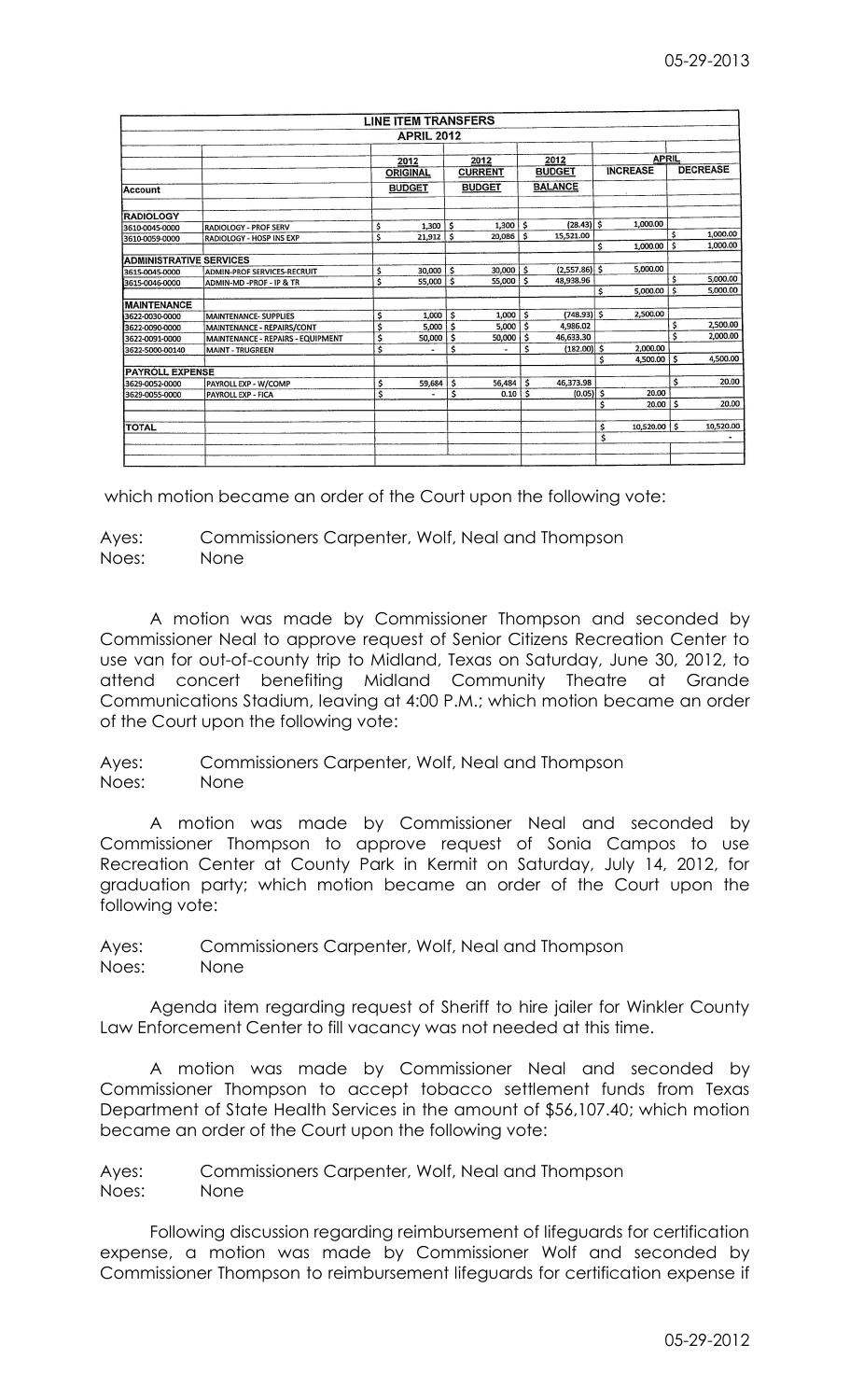they stay until the end of the season; which motion became an order of the Court upon the following vote:

Ayes: Commissioners Carpenter, Wolf, Neal and Thompson Noes: None

No action was needed regarding agenda item concerning closing dates of pools.

A motion was made by Commissioner Thompson and seconded by Commissioner Wolf to table approving amending County Purchasing Policy (Amended February 10, 2003) to increase the amount of the request of expenditures that must be a Commissioners' Court agenda item from \$1,500.00 to \$2,000.00; which motion became an order of the Court upon the following vote:

Ayes: Commissioners Carpenter, Wolf, Neal and Thompson Noes: None

A motion was made by Commissioner Wolf and seconded by Commissioner Thompson to table approving amending County Purchasing Policy (Amended February 10, 2003) to increase the amount that must be considered and allowed by the Commissioners' Court before the expenditure is approved for payment from \$1,500,00 to \$2,000.00; which motion became an order of the Court upon the following vote:

Ayes: Commissioners Carpenter, Wolf, Neal and Thompson Noes: None

A motion was made by Commissioner Neal and seconded by Commissioner Thompson to approve request to RH Administrators, Inc. to reprice and process all claims from Winkler County Memorial Hospital and Winkler County Rural Health Clinic until notice to go back to Health Smart; which motion became an order of the Court upon the following vote:

Ayes: Commissioners Carpenter, Wolf, Neal and Thompson Noes: None

A motion was made by Commissioner Wolf and seconded by Commissioner Thompson to approve request of Sheriff to repair communications equipment at Winkler County Law Enforcement Center in the approximate amount of \$5,000.00, \$1,500.00 from budgeted funds and remainder from contingency funds; which motion became an order of the Court upon the following vote:

Ayes: Commissioners Carpenter, Wolf, Neal and Thompson Noes: None

A motion was made by Commissioner Neal and seconded by Commissioner Thompson to approve request of Commissioner, Precinct No. 3, to repair airport lights at Winkler County Airport in the approximate amount of \$8,500.00, one-half (1/2) of the cost to be reimbursed by TxDOT RAMP grant and the balance from budgeted funds; which motion became an order of the Court upon the following vote: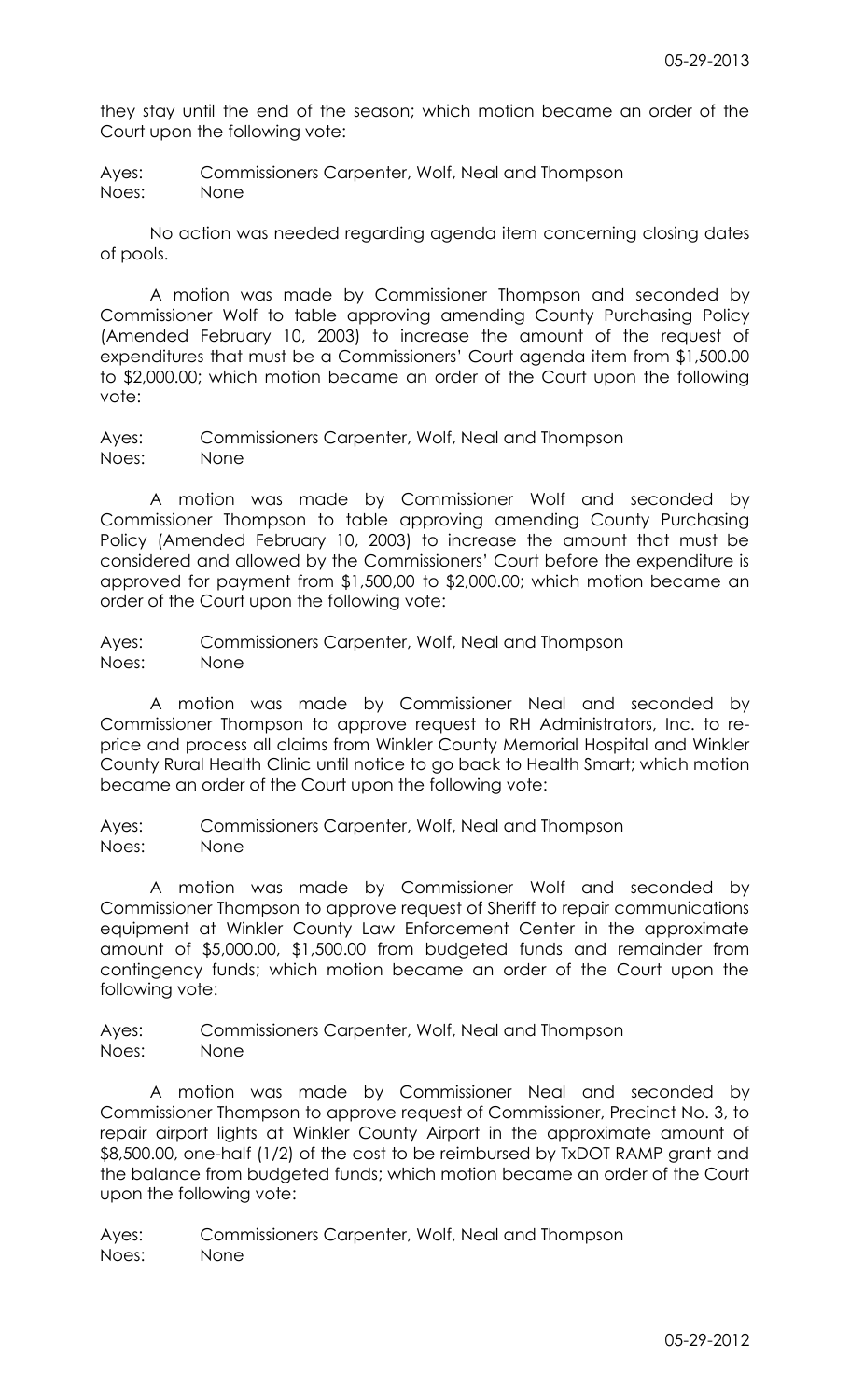A motion was made by Commissioner Thompson and seconded by Commissioner Neal to approve payment in the amount of \$8,535.48 to Beth Lee Insurance Agency, Inc. for Medical Professional Liability and General Liability insurance for Winkler County Emergency Medical Service for the term of May 14, 2012 to May 14, 2013 from budgeted funds; which motion became an order of the Court upon the following vote:

Ayes: Commissioners Carpenter, Wolf, Neal and Thompson Noes: None

A motion was made by Commissioner Wolf and seconded by Commissioner Neal to approve payment in the amount of \$7,035.00 to Rapid Transport Ltd. for caliche for County Road 207 from lateral road funds; which motion became an order of the Court upon the following vote:

Ayes: Commissioners Carpenter, Wolf, Neal and Thompson Noes: None

A motion was made by Commissioner Wolf and seconded by Commissioner Neal to approve payment in the amount of \$2,431.24 to Leslie's Poolmart, Inc. for supplies for Spray Park at County Park in Wink from budgeted funds; which motion became an order of the Court upon the following vote:

Ayes: Commissioners Carpenter, Wolf, Neal and Thompson Noes: None

A motion was made by Commissioner Neal and seconded by Commissioner Thompson to approve payment in the amount of \$50.00 to State Farm Insurance for surety bond for George Keely, Winkler County Sheriff, for the term of June 20, 2012 to June 20, 2013 from budgeted funds; which motion became an order of the Court upon the following vote:

Ayes: Commissioners Carpenter, Wolf, Neal and Thompson Noes: None

A motion was made by Commissioner Neal and seconded by Commissioner Thompson to approve Full Service Maintenance Agreement with Total Office Solution of West Texas and Winkler County for the period of April 05, 2012 to April 04, 2013 for Xerox WorkCentre Pro 423/428 located in the Human Resources Office and payment in the amount of \$376.00 for the contract base rate charge from budgeted funds; which motion became an order of the Court upon the following vote:

Ayes: Commissioners Carpenter, Wolf, Neal and Thompson Noes: None

A motion was made by Commissioner Thompson and seconded by Commissioner Neal to approve Full Service Maintenance Agreement with Total Office Solution of West Texas and Winkler County for the period of May 01, 2012 to April 30, 2013 for Xerox FaxCentre F12 located in the County Attorney Law Library and payment in the amount of \$252.00 for the contract base rate charge from budgeted funds; which motion became an order of the Court upon the following vote: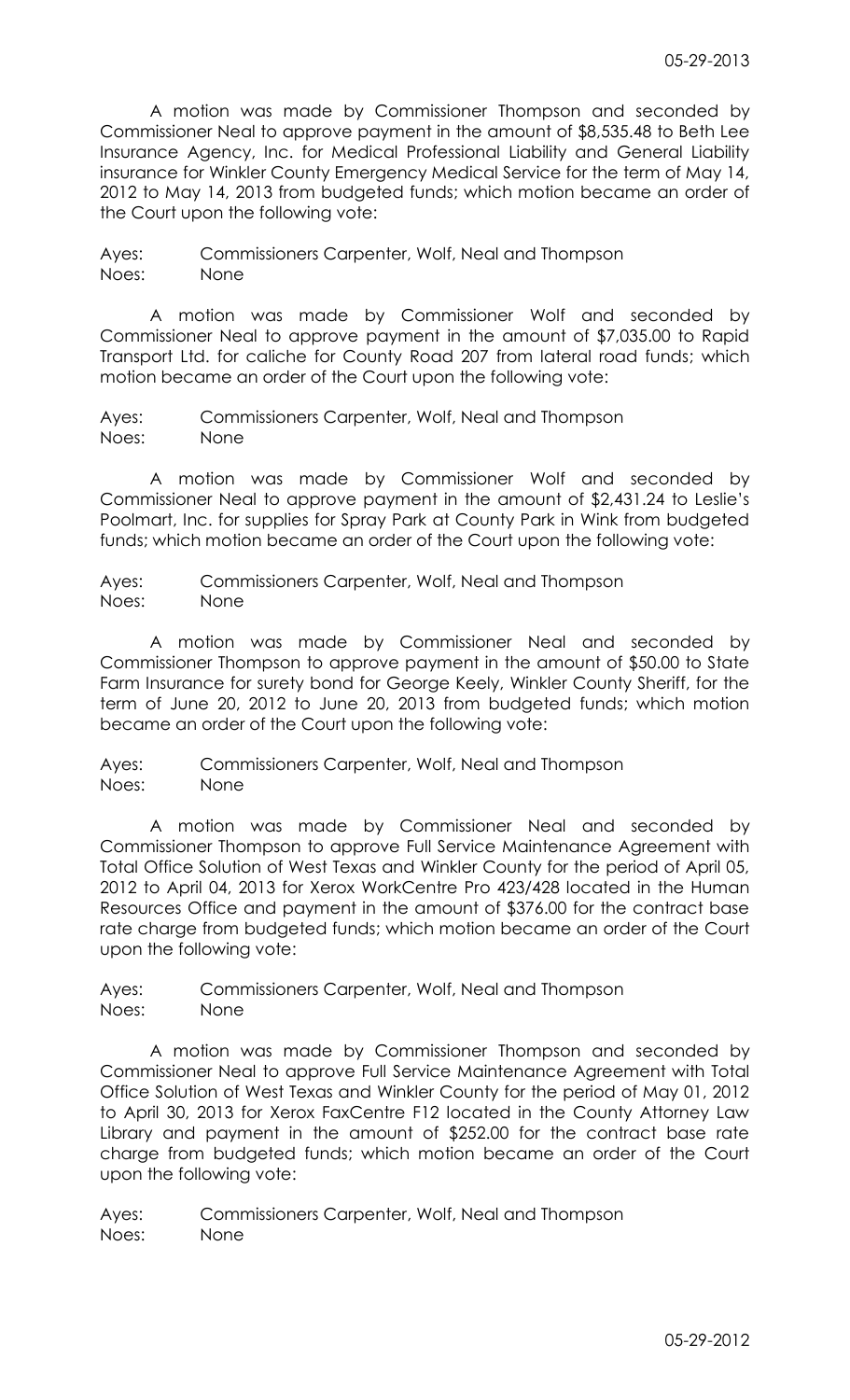A motion was made by Commissioner Neal and seconded by Commissioner Thompson to approve payment in the amount of \$4,554.00 to Adlerhorst International, Inc. for purchase of drug dog and transport of dog to Winkler County from Sheriff's Office forfeiture funds (\$1,581.69) and donated funds (\$2,972.31); which motion became an order of the Court upon the following vote:

Ayes: Commissioners Carpenter, Wolf, Neal and Thompson Noes: None

A motion was made by Commissioner Thompson and seconded by Commissioner Neal to approve payment in the amount of \$2,891.84 to Otis Elevator Company for Service Contract for elevator in Winkler County Courthouse from budgeted funds; which motion became an order of the Court upon the following vote:

Ayes: Commissioners Carpenter, Wolf, Neal and Thompson Noes: None

A motion was made by Commissioner Neal and seconded by Commissioner Thompson to approve payment in the amount of \$3,000.00 to Tyler Technologies for conversion services to correct error in imaging project in County Clerk's Office from budgeted funds to be reimbursed by Safeguard Imaging; which motion became an order of the Court upon the following vote:

Ayes: Commissioners Carpenter, Wolf, Neal and Thompson Noes: None

At this time the Court discussed 2012 paving project. No action was taken.

A motion was made by Commissioner Neal and seconded by Commissioner Thompson to receive Monthly Report of County Treasurer; which motion became an order of the Court upon the following vote: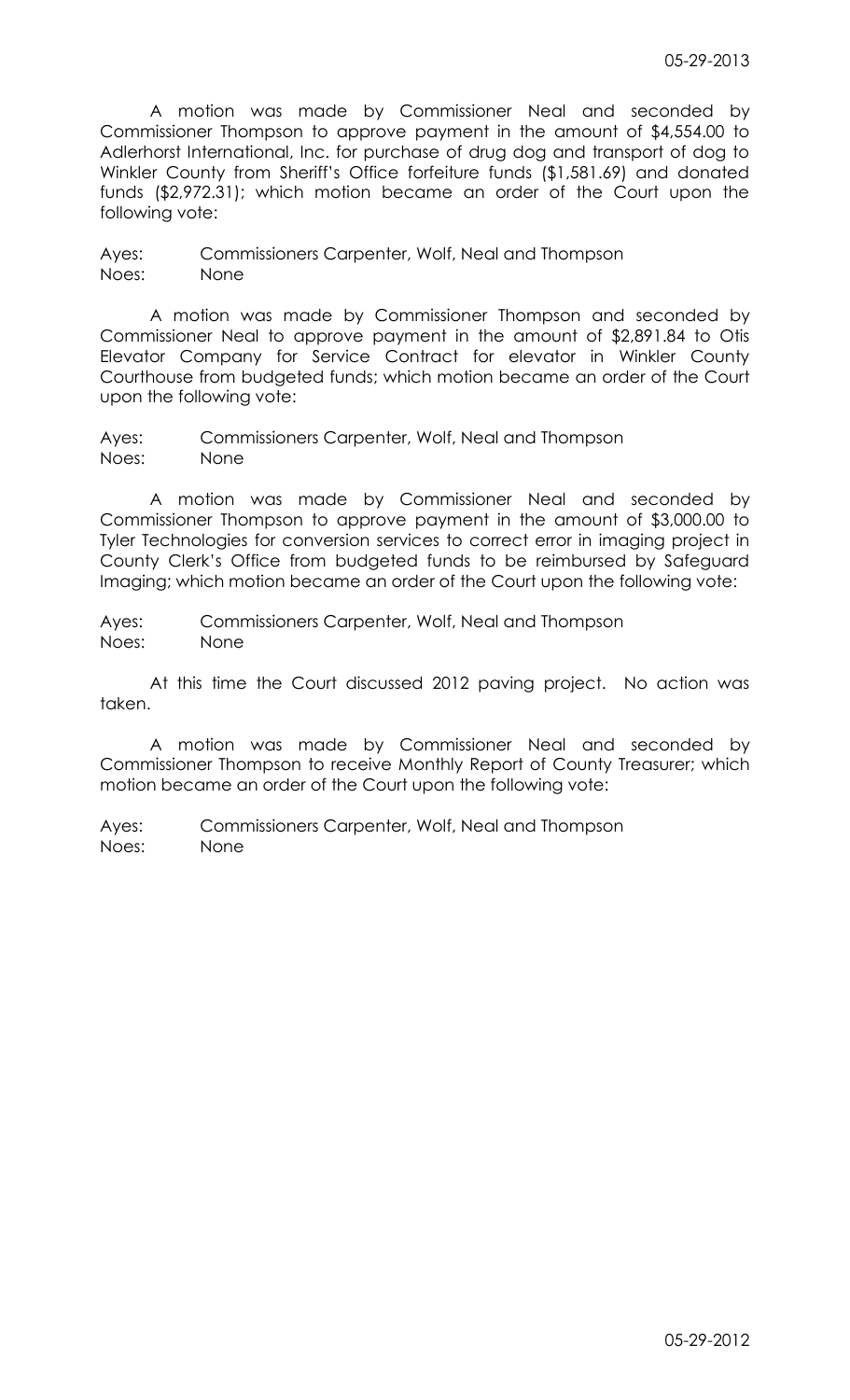# WINKLER COUNTY TREASURER'S REPORT **EULONDA EVEREST**

#### 30-Apr-12

| <b>Balances</b>                                                                            | \$<br>731,844.54                  |     |              |
|--------------------------------------------------------------------------------------------|-----------------------------------|-----|--------------|
| <b>REVENUE DEPOSITS</b>                                                                    | \$<br>921,697.05                  |     |              |
| <b>LESS SERVICE CHARGE</b>                                                                 | (70.00)                           |     |              |
| <b>LESS HOT CKS</b>                                                                        | \$<br>(620.00)                    |     |              |
| <b>BANK REVERSE CHG IN ERROR</b>                                                           | \$<br>(5.00)                      |     |              |
| <b>GL ADJ</b>                                                                              |                                   |     |              |
| <b>Amount Paid</b>                                                                         |                                   |     |              |
| <b>Transfer FICA</b>                                                                       |                                   | \$  | 125,469.70   |
| <b>Accounts Payable</b>                                                                    |                                   | \$  | 805,401.34   |
| Payroll                                                                                    |                                   | \$  | 206,928.75   |
| Jury                                                                                       |                                   |     |              |
| <b>Wire Transfers-CSCD</b>                                                                 |                                   | \$  | 274.30       |
| <b>Wire Transfers-TCDRS</b>                                                                |                                   |     |              |
| <b>Child Support</b>                                                                       |                                   | \$  | 611.08       |
| <b>Wire Transfers-Park</b>                                                                 |                                   | \$  | 159,700.00   |
| <b>Tex-Pool</b>                                                                            |                                   |     |              |
| CD'S                                                                                       |                                   |     |              |
| <b>Hospital in-Out</b>                                                                     |                                   |     |              |
| <b>AMOUNT TO BALANCE</b>                                                                   |                                   |     | 354,461.42   |
|                                                                                            | \$<br>1,652,846.59                |     | 1,652,846.59 |
|                                                                                            |                                   |     |              |
|                                                                                            | Eulonda Everest, County Treasurer |     |              |
| <b>STATE OF TEXAS</b>                                                                      |                                   |     |              |
| <b>COUNTY OF WINKLER</b>                                                                   |                                   |     |              |
| SUBSCRIBED AND SWORN to before me on the 17<br>Mai<br>οf<br>2012<br><b>BENEE TREADWELL</b> | nee Treaduce                      | day |              |

A motion was made by Commissioner Thompson and seconded by Commissioner Neal to approve HVAC project claims against the County and pay as per list of vouchers submitted; which motion became an order of the Court upon the following vote:

inkler County, Texas

Ayes: Commissioners Carpenter, Wolf, Neal and Thompson Noes: None

**NOTARY PUBLE**<br>STATE OF TEXA

A motion was made by Commissioner Neal and seconded by Commissioner Thompson to approve park project claims against the County and pay as per list of vouchers submitted; which motion became an order of the Court upon the following vote:

Ayes: Commissioners Carpenter, Wolf, Neal and Thompson Noes: None

There were no Wink County Barn construction claims for the Court to consider at this time.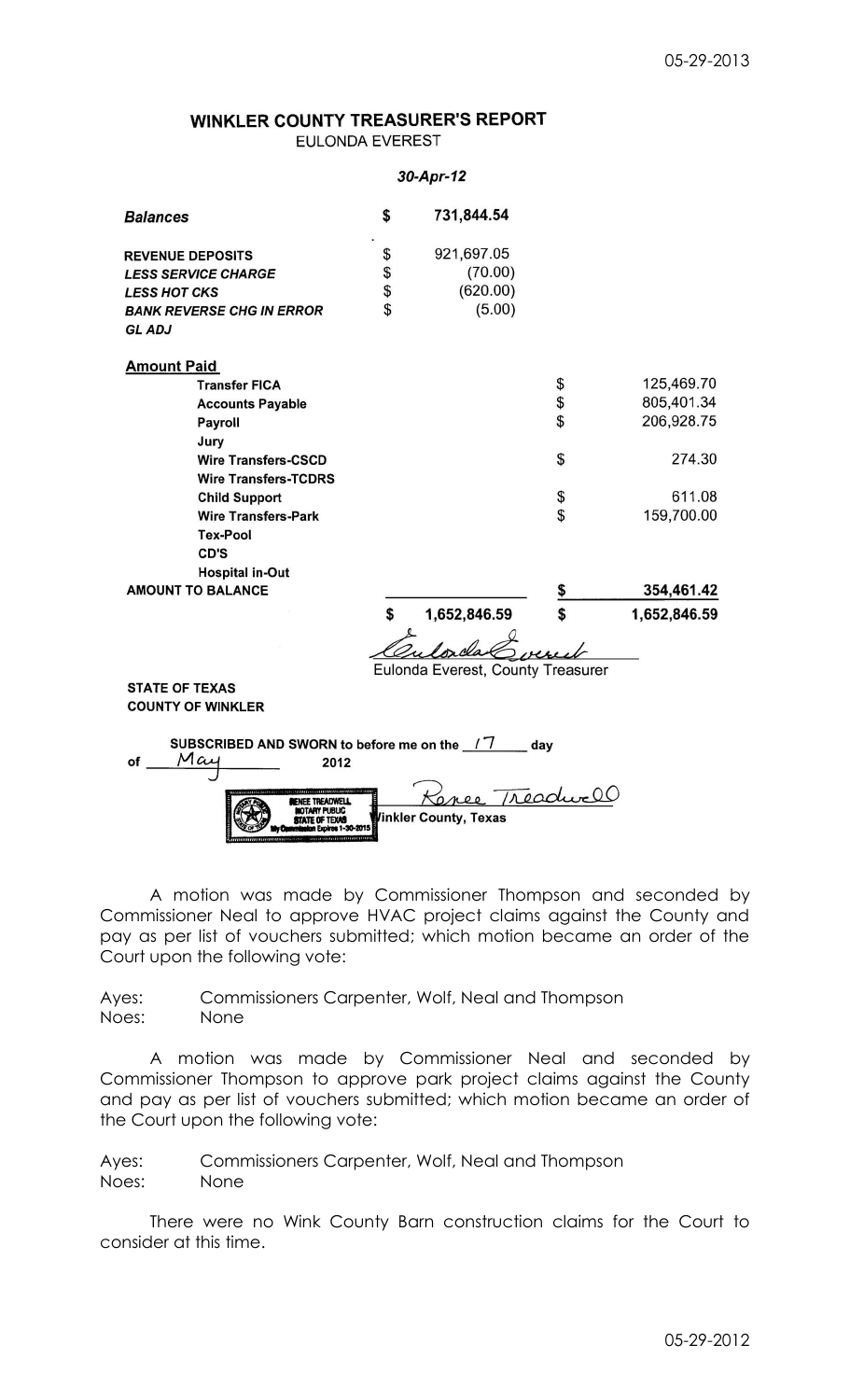A motion was made by Commissioner Wolf and seconded by Commissioner Thompson to approve payroll; which motion became an order of the Court upon the following vote:

Ayes: Commissioners Carpenter, Wolf, Neal and Thompson Noes: None

A motion was made by Commissioner Neal and seconded by Commissioner Thompson to approve the following line item adjustment(s):

> **WINKLER COUNTY** LINE ITEM ADJUSTMENTS MAY 29, 2012

## **AREA 1 ROAD MAINTENANCE**

TIRES & TUBES 10-311-197 \$ 1,000.00 MAINTENANCE 10-311-090 \$1,000.00 AMD-MAINTENANCE TO TIRES & TUBES **EMS** MAINTENANCE 10-236-090 \$1,200.00<br>CONTINUING ED 10-236-070

 $$1,200.00$ AMD-CONTINUING ED TO MAINTENANCE

which motion became an order of the Court upon the following vote:

Ayes: Commissioners Carpenter, Wolf, Neal and Thompson Noes: None

There were no budget amendment(s) for the Court to consider at this time.

A motion was made by Commissioner Neal and seconded by Commissioner Thompson to receive the following Monthly Reports from County Officials of fees earned and collected for the month of April, 2012;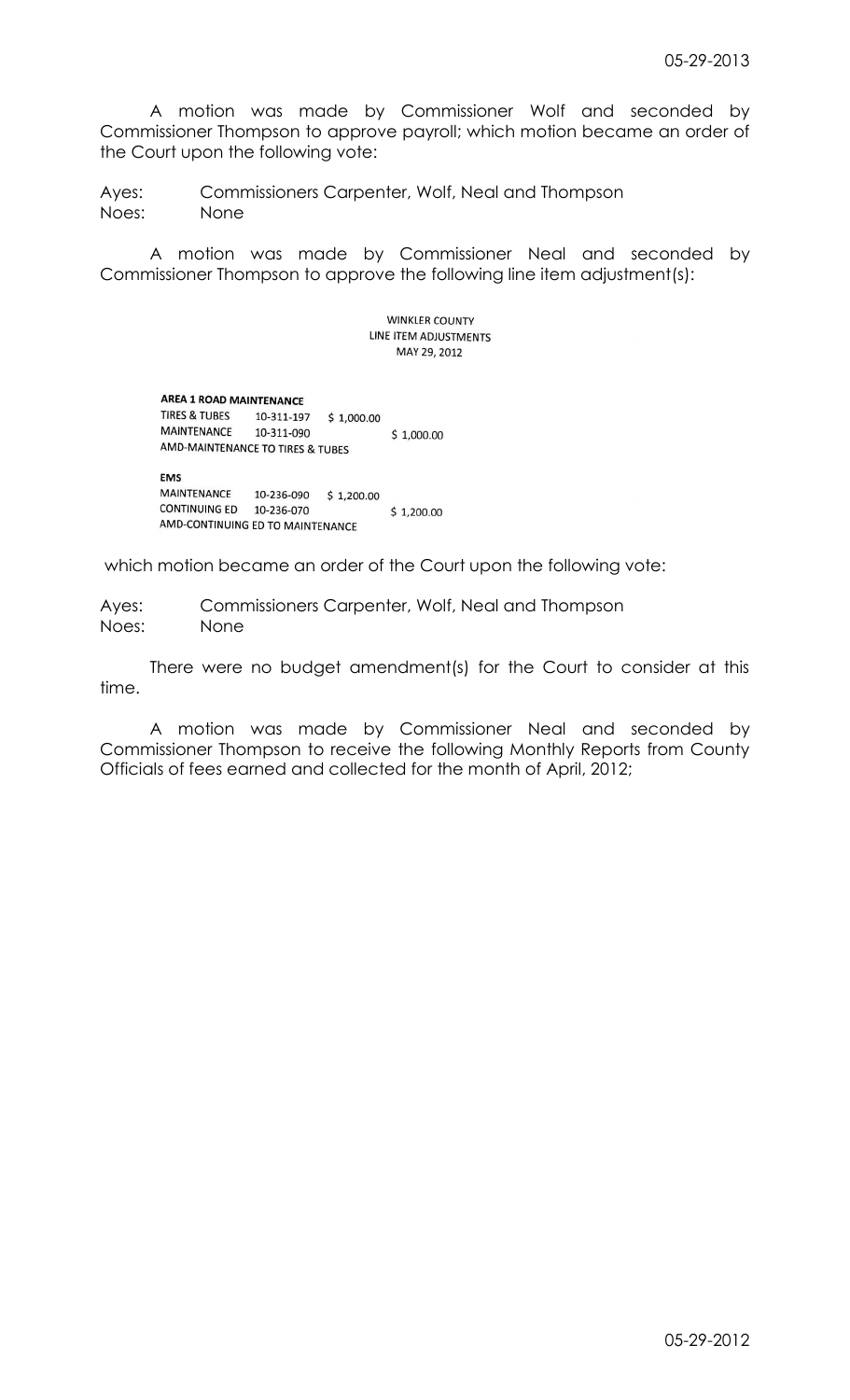| For the Month of                                                                                                                                                                                                                     |                  |                                                                                                                                                                                                                                      |
|--------------------------------------------------------------------------------------------------------------------------------------------------------------------------------------------------------------------------------------|------------------|--------------------------------------------------------------------------------------------------------------------------------------------------------------------------------------------------------------------------------------|
|                                                                                                                                                                                                                                      | Date<br>Received | Amount                                                                                                                                                                                                                               |
| Steve Taliaferro, Co Attorney Fee___________ Hot Check__________________________                                                                                                                                                     |                  |                                                                                                                                                                                                                                      |
|                                                                                                                                                                                                                                      |                  |                                                                                                                                                                                                                                      |
|                                                                                                                                                                                                                                      |                  | ۰                                                                                                                                                                                                                                    |
| Shethelia Reed, County Clerk <u>experience and the contract of the contract of the contract of the contract of the contract of the contract of the contract of the contract of the contract of the contract of the contract of t</u> |                  |                                                                                                                                                                                                                                      |
|                                                                                                                                                                                                                                      |                  |                                                                                                                                                                                                                                      |
| Sherry Terry, District Clerk For April 2012                                                                                                                                                                                          | $.5 - 24 - 12$   | 86770.08                                                                                                                                                                                                                             |
| DeLynn Trammell, JP Precinct #1                                                                                                                                                                                                      |                  |                                                                                                                                                                                                                                      |
| George Keely, Sheriff <b>FOY Apri</b> 202                                                                                                                                                                                            | $5 - 16 - 12$    | \$2290.49                                                                                                                                                                                                                            |
|                                                                                                                                                                                                                                      |                  |                                                                                                                                                                                                                                      |
| J.R. Carpenter, Commissioner Precinct #1 SR Carpenter                                                                                                                                                                                |                  | <u> and a state a state commentary and a state of the state of the state of the state of the state of the state of the state of the state of the state of the state of the state of the state of the state of the state of the s</u> |
|                                                                                                                                                                                                                                      |                  |                                                                                                                                                                                                                                      |
|                                                                                                                                                                                                                                      |                  |                                                                                                                                                                                                                                      |
|                                                                                                                                                                                                                                      |                  |                                                                                                                                                                                                                                      |
| Jeanna Willhelm, Auditor Investment Communication and Communication and Communication and Communication                                                                                                                              |                  |                                                                                                                                                                                                                                      |
|                                                                                                                                                                                                                                      |                  |                                                                                                                                                                                                                                      |
| Lee Wilson, Constable Pct #2                                                                                                                                                                                                         |                  |                                                                                                                                                                                                                                      |

which motion became an order of the Court upon the following vote:

Ayes: Commissioners Carpenter, Wolf, Neal and Thompson Noes: None

A motion was made by Commissioner Neal and seconded by Commissioner Thompson to examine and approve bills over \$500.00 and place in line for payment; which motion became an order of the Court upon the following vote:

Ayes: Commissioners Carpenter, Wolf, Neal and Thompson Noes: None

A motion was made by Commissioner Neal and seconded by Commissioner Thompson to approve claims against the County and pay as per list of vouchers submitted; which motion became an order of the Court upon the following vote:

Ayes: Commissioners Carpenter, Wolf, Neal and Thompson Noes: None

A motion was made by Commissioner Neal and seconded by Commissioner Thompson to adjourn the meeting; which motion became an order of the Court upon the following vote: